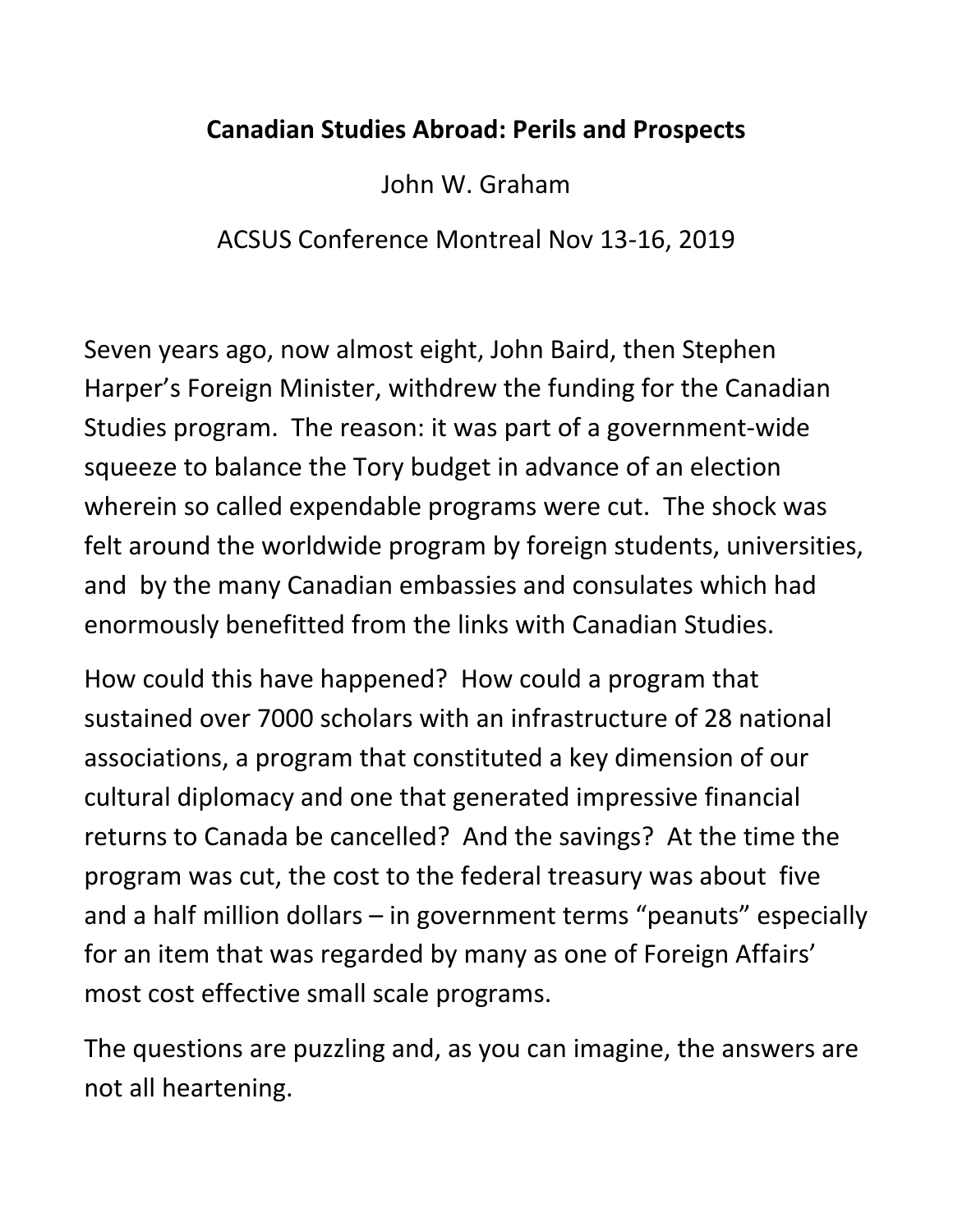Canadian Studies abroad is a frustrating case study – the interstices of which have been closely and very helpfully examined by Stephen Brooks in his recent book<sup>i</sup>. My approach complements Stephen's work but tackles it from the perspective of my own experience.

I will begin at the beginning of Canadian Studies as a government program. In the mid 70's I was the director of the then very small and sleepy Academic Relations Division in External Affairs. I was lucky with the quality of my colleagues, the judgement and bureaucratic guile of my immediate boss, Patrick Reid, and not least, in timing. There was for once money around which could be quietly transferred from neighbouring divisions (who, we decided, had more than they needed). Building on the pre-existing base of the study of Canada at Bordeaux, Harvard, Duke, London and a few other universities, on funds for the study of Canada agreed between Prime Minister Tanaka of Japan and PM Pierre Trudeau in 1974 and a few \$100,000 squirreled from within the Department, Canadian Studies was officially launched by Minister Allan MacEachen at the University of Edinburgh in October, 1975.<sup>ii</sup> I remember drafting the Minister's speech, especially because he insisted that parts of it should be in Gaelic – a tongue that almost no one in Edinburgh spoke (and, of course, nor did I.)

The occasion was the inauguration of the university's new chair and Centre of Canadian Studies<sup>ii</sup>. The minister announced that External Affairs would implement a new five-year plan "to expand and

2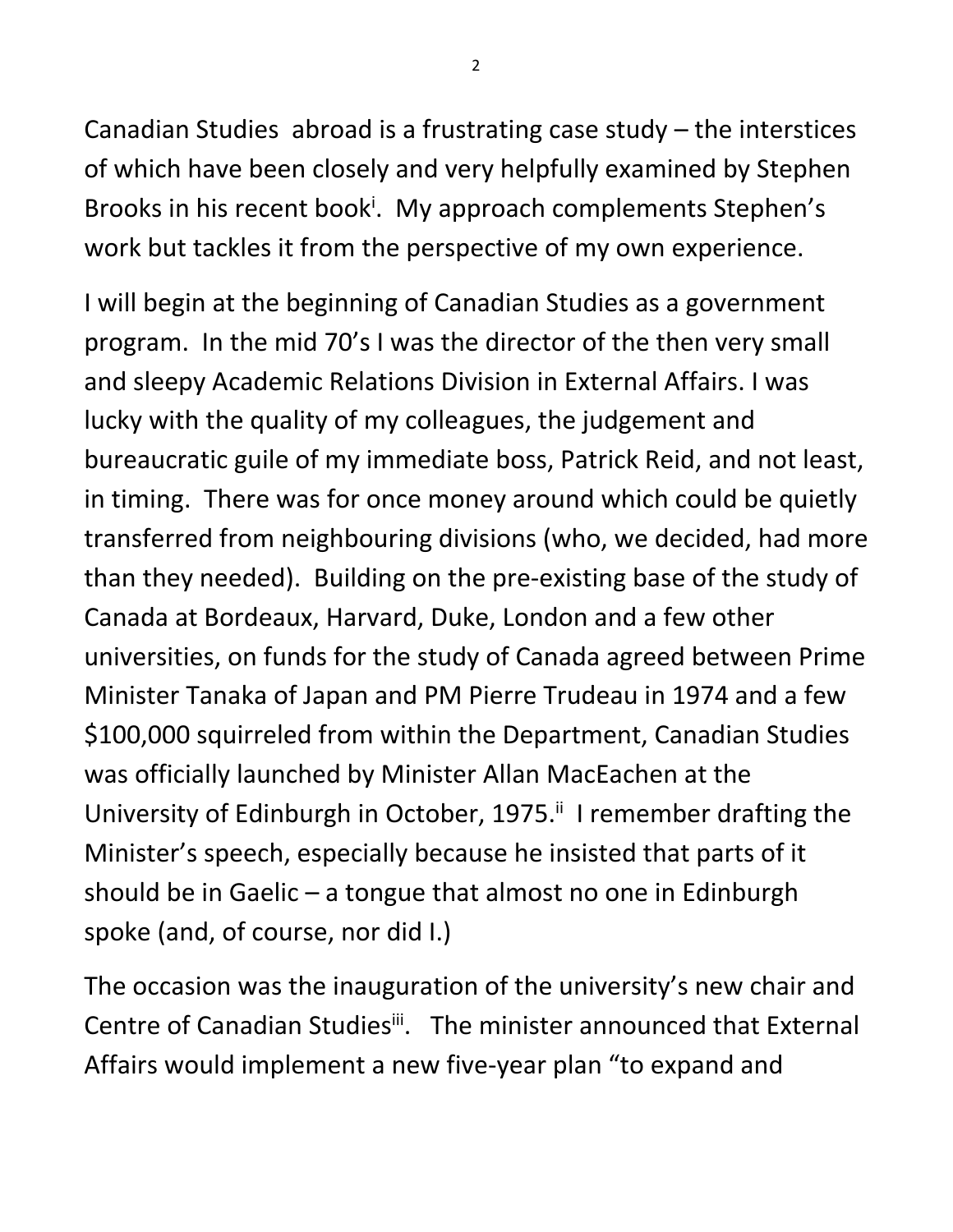diversify Canada's cultural relations" and noted that, in addition to the UK, Canadian Studies abroad would embrace France, Japan and the United States and in the following year would expand to Germany and Italy.

A few months earlier, in a memorandum sent to Patrick Reid, I referred to the new program as "a significant and potentially important dimension of the Canadian cultural projection". The memo states that the basic objectives were "(1) to establish an expanding nucleus of influential persons, including educators, informed about and favourably disposed toward Canada; (2) to develop an awareness in the social sciences and humanities; (3) to provide a stimulus and network for more productive cross fertilization between Canada and academic communities abroad; (4) and by so doing to facilitate the deepening and broadening of bilateral understanding within each country involved. We envisaged that these objectives would overlap and complement each other and that the program – and here I qualified it by saying "if it takes" would seed itself. In other words it would become largely selfsupporting in financial terms. In 1975, this was dreaming in technicolour. But, to our astonishment, this is what happened.

The initiative was an almost immediate success.

A success, at minimal cost to the Canadian exchequer. The magic formula sustaining this 'cultural empire' was the fact that most expenses have been willingly borne by foreign universities. In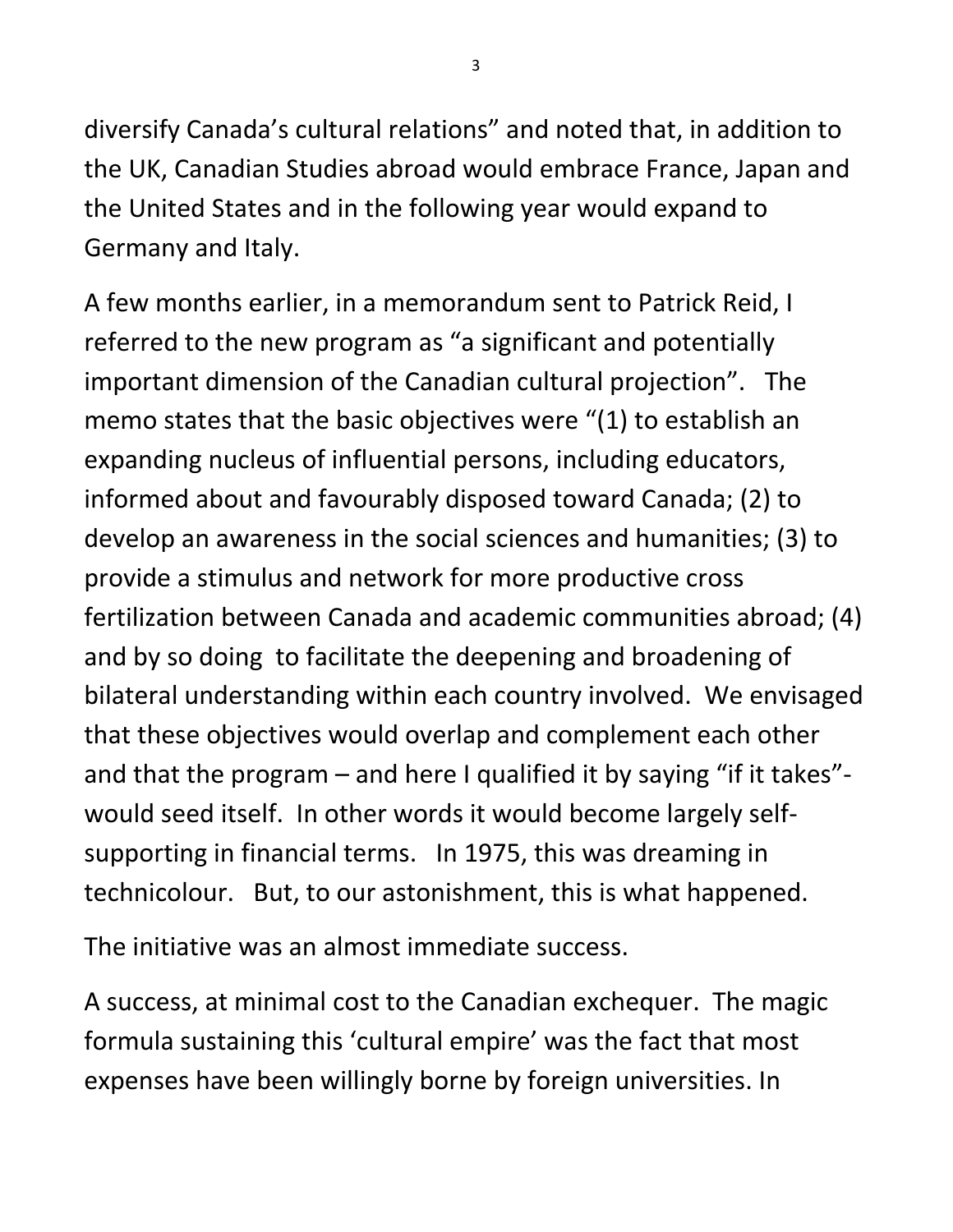addition, in some countries foreign governments and the private sector helped to subsidize the programs. In good times Canadian Studies Abroad works like a hybrid engine. Foreign universities, sometimes with help from their governments and the private sector, keep the batteries charged. But the gas, the Canadian Federal input, at the front end is essential. It primes the pump.

I have said that the small scale of the funding from Ottawa is a surprising part of the program, but my homework for this paper reveals that there was more to this than I had realized.

While costs were to be kept down, the original plan was intentionally not rooted in moneymaking. The value to the country, to our profile, and to the enrichment of our universities and scientific establishments through steady cross fertilization is incalculable. By the nineties, with shrinking budgets for External Affairs and cost cutters roaming the Department looking for "soft" targets, cultural diplomacy was vulnerable – as obviously it still is. However, we naively assumed that a program that generated more income than costs would be safe. One result was that Brian Long, for many critical years the brilliantly enterprising Director of the Academic Relations Division, engaged experts to calculate any measureable returns from the program.

The results could not be accounted with precision, but calculations based on travels to Canada of students, professors and accompanying family, purchases in Canada of books, subscriptions,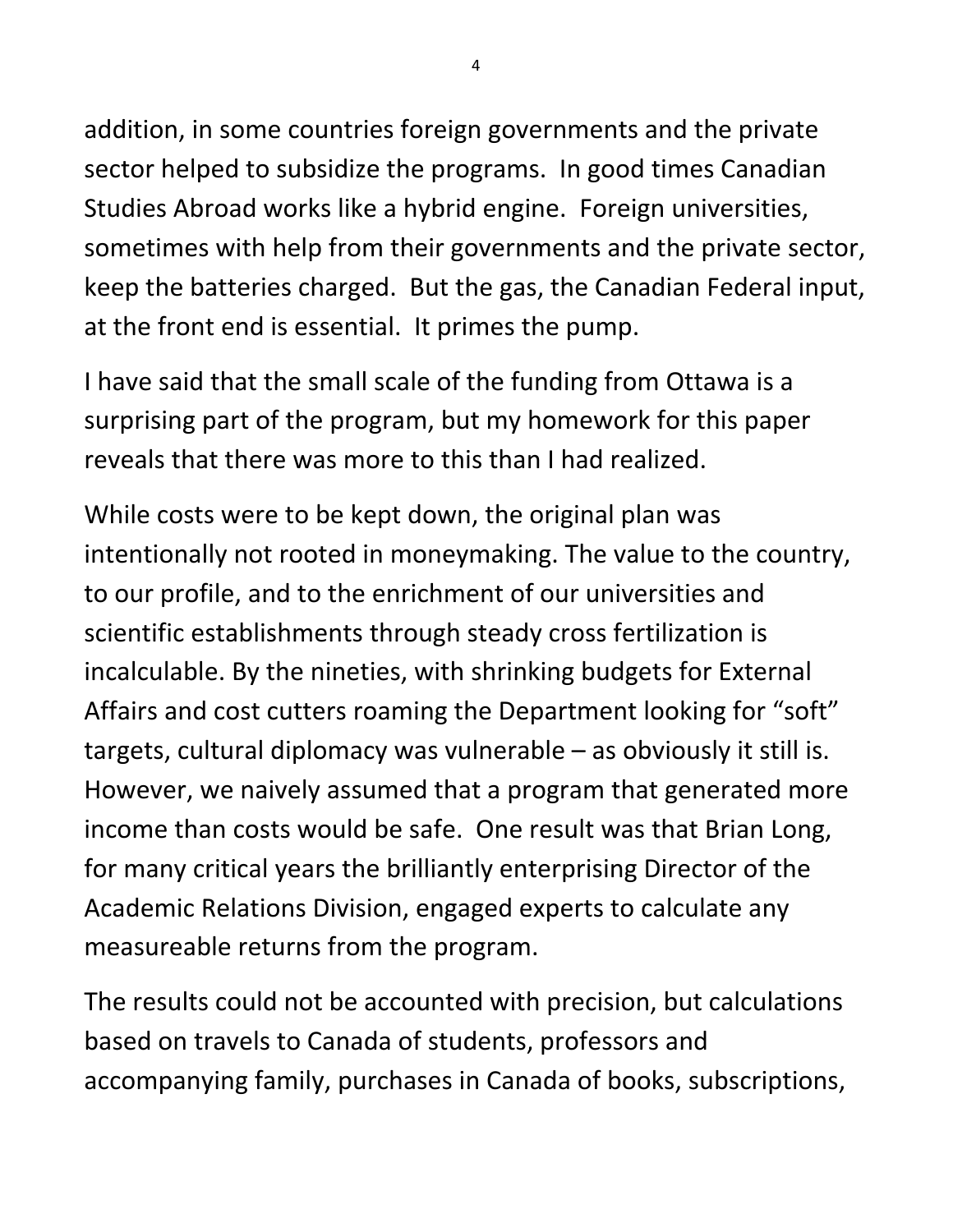film, expenses of foreign students and so forth suggested returns of at least \$20 million per annum.

As Brian has written the program generated thousands of scholarly books and articles in 21 languages, "facilitated the translation and publication of Canadian authors overseas and the sale of Canadian rights, books, films and microfilm." A further calculation indicated that the leveraging of non-government investment was "at the rate of \$36 in programming for every dollar in expenditure" - meaning "\$70 million injected into the Canadian economy every year" - an impressive and seemingly an invincible rationale for retaining and building the program.

Since its inception the program has pushed far beyond the original plan to root it in the social sciences and humanities. Disciplines widened to include film, telecommunications, ethnic diversity, multiculturalism, the environment and a galaxy of others with distinctive Canadian content. Success spawned copies. Australia and Japan modeled some of their programs on ours.

And for a short time, the top deck at External Affairs had received and acknowledged the message. In November 79, in an address to the Association of Canadian universities (AUCC), Allan Gotlieb, then Under Secretary at External remarked that "Cultural diplomacy is the mortar with which the foundations of international diplomacy are made." And in the same speech he noted that the effective promotion of Canada's cultural identity (is) not only a fundamental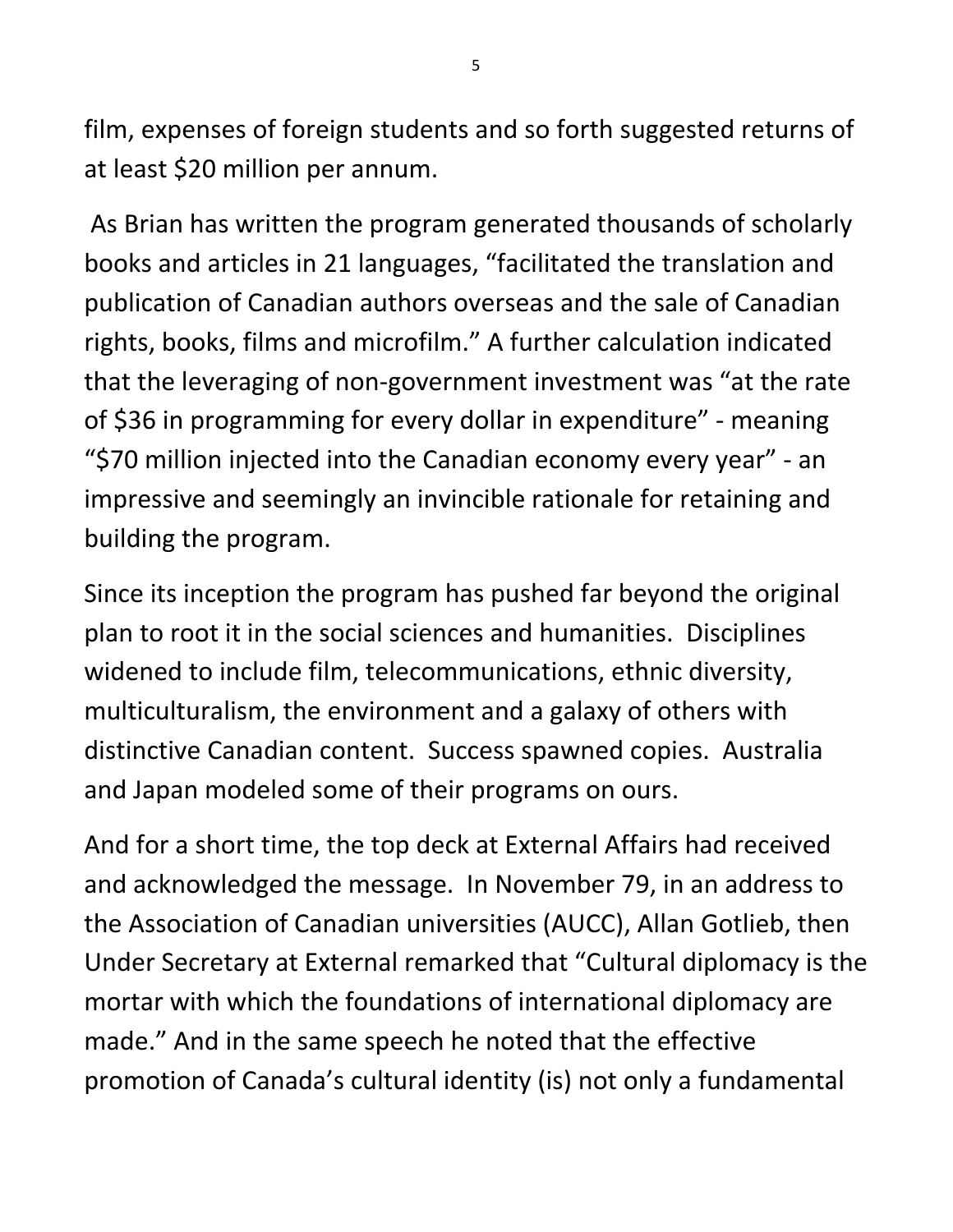and inseparable aspect of Canadian foreign policy, but also that it paid demonstrable dividends in commercial terms."

From the start there has been a dynamic co-relation with the recruitment of foreign students for Canadian universities and colleges. Improved knowledge of Canada, its regions and its intellectual resources have stimulated the flow of foreign students to Canada. Dividends from this asset continue to grow.

Another essential part of the success of the program can be traced back to the drafting board in the Academic Relations Division. In the first published account of the Canadian Studies program within External Affairs (International Perspectives Sept/Oct 1976), we attempted to explain the importance of apolitical chastity in what we were doing. An element of the rationale was, of course, to correct grossly misleading perceptions about the Canadian identity. In Japan our image was formed almost exclusively from the pages of "Anne of Green Gables". The challenge was enormous and some facilitative government role was indispensable. "The trick", I wrote at the time, was "to perform the role without allowing it to become a vehicle for selective government messages, or an expurgated image, thus undermining the credibility of the program. Once the facilitative role is effectively being played, the academic product must stand or fall on its own merits." In other words, it was about Canada 'warts and all' - not an instrument of propaganda– although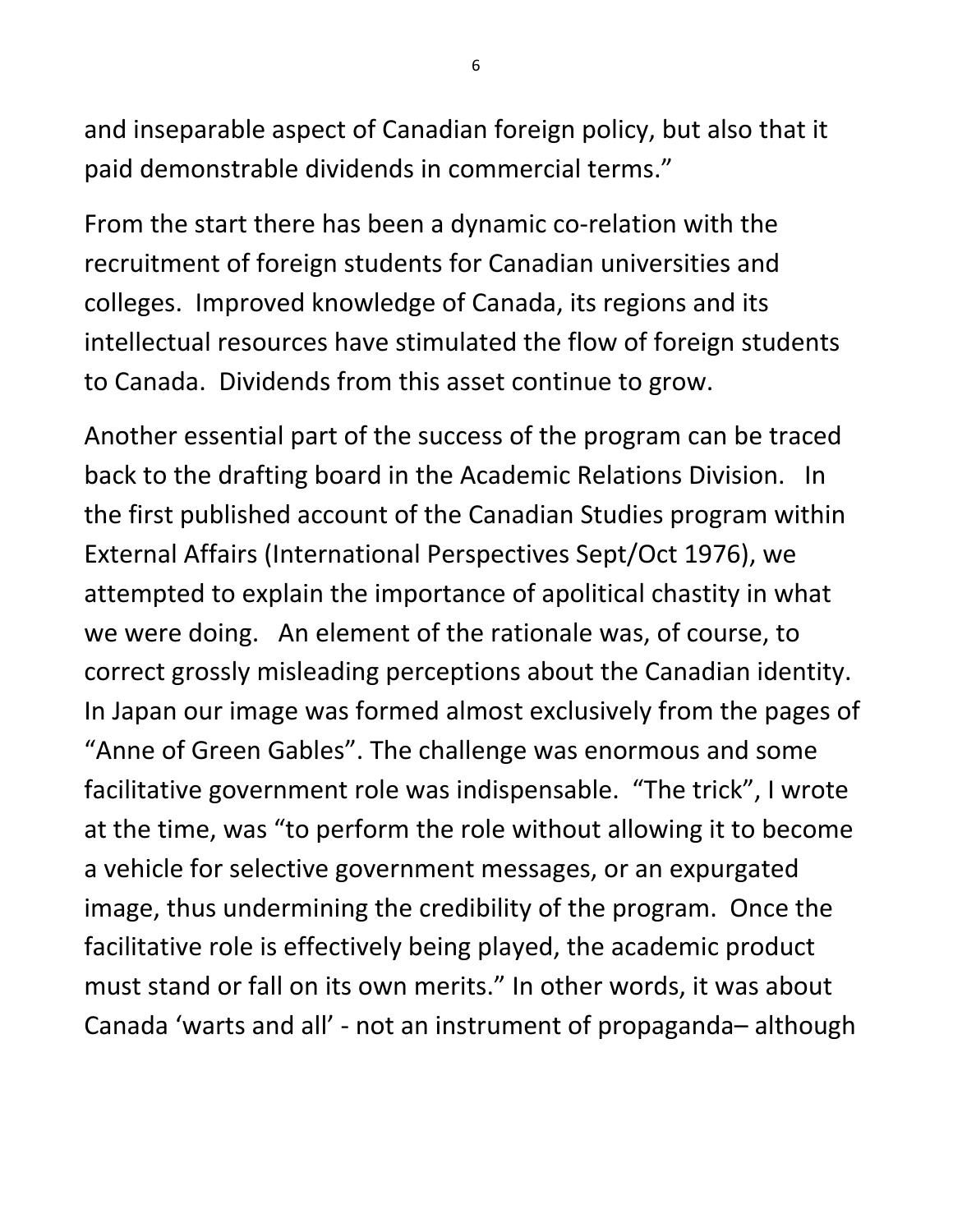we sometimes recklessly assumed that our warts would be overshadowed by our beauty spots.

The Report (in three volumes) of the Special Standing Committee on Foreign Policy, including dissenting opinions by the Bloc Quebecois and the Reform Party, was released in November 1994. The government statement was tabled three months later. Included was a sentence that referred to "cultural diplomacy and learning abroad". It endorsed the vision of cultural diplomacy as one of the three pillars of Canadian foreign policy – meaning that the projection of Canadian values and culture stood on equal footing beside 'promoting prosperity and employment' and 'protecting our security within a stable global environment'. Halleluyah!... But still no cigar.

Alas – a word I keep using – the knives were out again. Government expenditures were to be cut back and programs that were still clearly seen as frills in some quarters were vulnerable. Drastic cutbacks were in the works. Funding for the 96/97 fiscal year for academic and international education programs was slashed.

On this occasion, people outside of foreign affairs were alarmed. By the fall of 1997 many in Ottawa had become concerned about "the visible wreckage of cultural diplomacy". I wrote afterwards "Thwarted by his own senior management in his efforts to sustain the third pillar, Lloyd Axworthy (by then the minister) welcomed outside support." In January 98 he created an academic advisory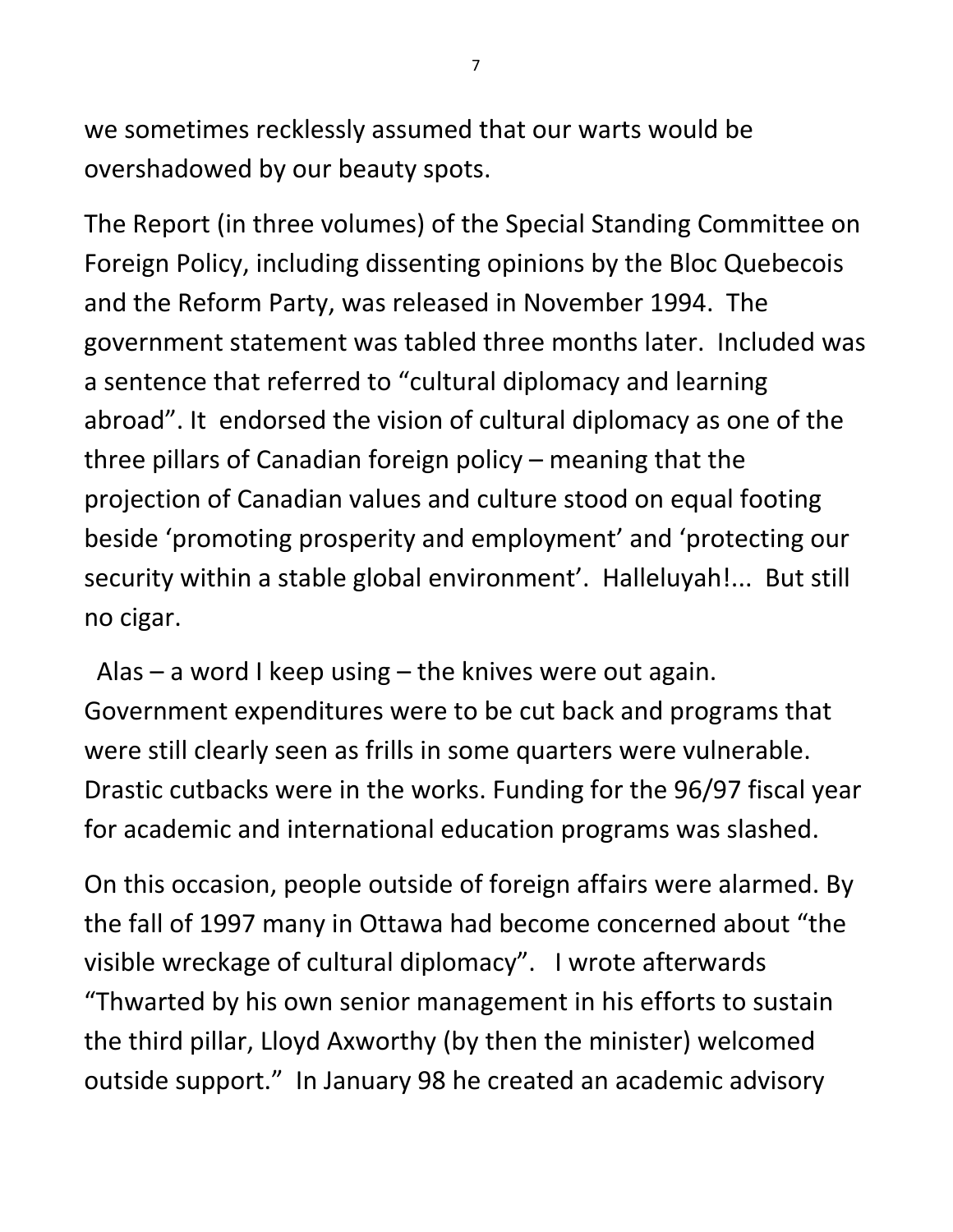committee as a subcommittee to his Foreign Policy Advisory Committee<sup>iv</sup>. This subcommittee was chaired by Lorna Marsden, president of York University. These pressures were joined informally by voices from the country's leading pan academic institutions (AUCC, CBIE and the Royal Society of Canada). Axworthy was a believer. He is reported to have said that "he would not allow the main estimates to go forward unless the allocation for international education was reinstated".

Concern about the threats coupled with an understanding of the program values and objectives soon led to the formation of a consortium of non-governmental organizations which launched an 'International Learning Strategy for Canada' The Third Pillar was beginning to inch off the ground again.

As they say in Spanish "Ojala!" If only!

The saga of Canadian Studies Abroad (also known as Understanding Canada) is longer and more serpentine than the few examples which I have cited. But somehow, if at times bruised and bleeding, it flourished. Until John Baird turned off the tap.

Without question, this is by far the most dangerous threat faced by the program. While it is extraordinary that so much of the program and so many of its members are still weathering the storm, attrition is taking its toll. Of the 28 national associations, only 17 are still more or less operational. Numbers, activities, academic programs and academic outreach are inevitably in decline. Money for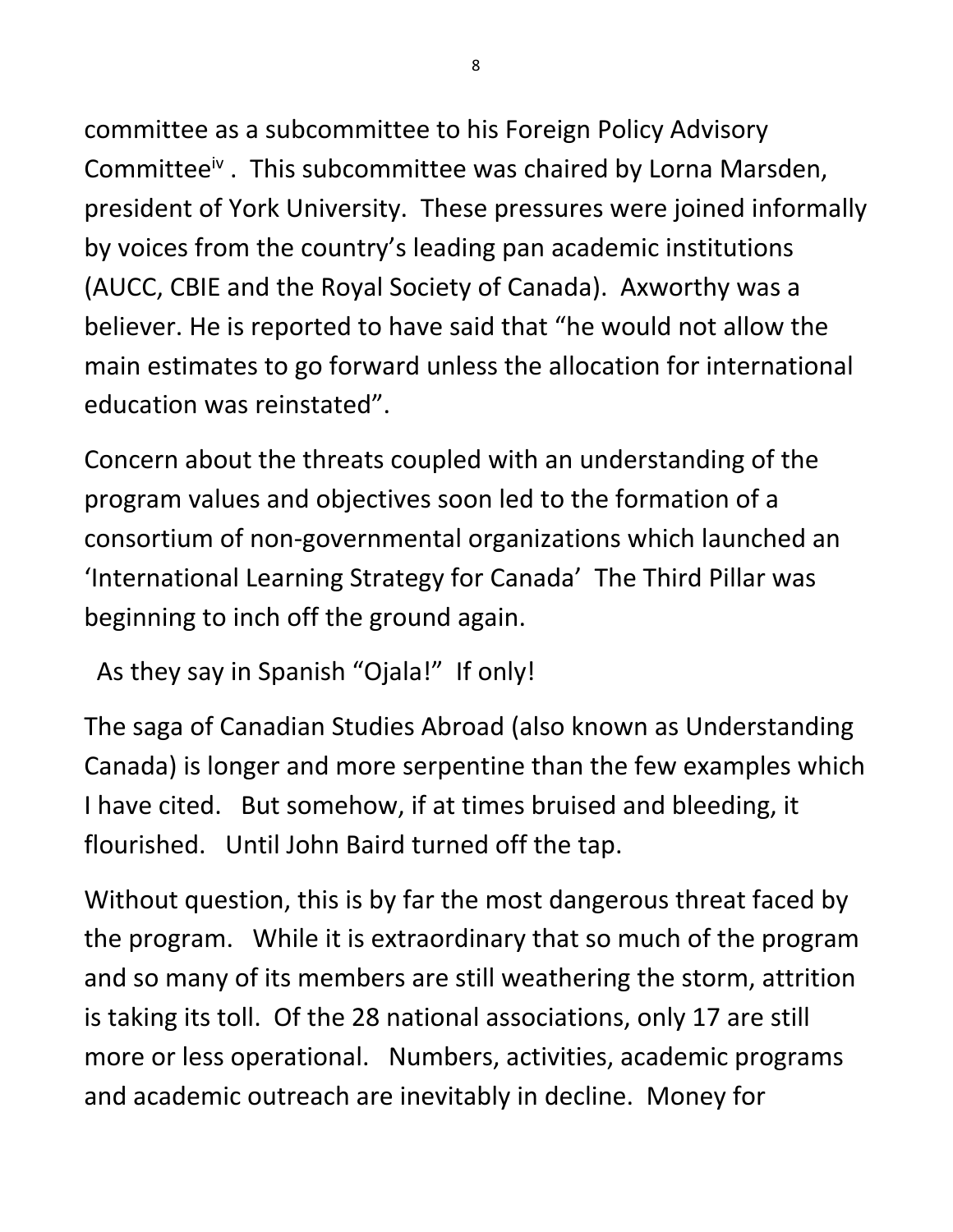research grants came largely from Ottawa and the absence of that funding has meant that it is almost impossible to recruit new faculty.

And for many foreign academics who sustain their interest and their attachment to Canadian scholarship, the sharpest blow for them has been the inexplicable rejection of the program by the Canadian government. A wound felt more deeply when they reflect that most of the program expenses are borne by their universities and not by the relatively paltry budget previously provided by Ottawa.

As you probably know there is a campaign to persuade the government to restore funding. Strong support has been delivered from many sectors and individuals, but not sufficient as yet to win the day. Last year the campaign was revitalized when Nik Nanos (head of Nanos Research and Chair of the Carleton Board of Governors) agreed to take on its leadership. One of the most visible expressions of this campaign is the website

[www.advancingcanada.org.](http://www.advancingcanada.org/) If you have not seen it, I encourage you to have a look - and sign on if you agree. It contains a letter to the PM making the case and setting out fresh ideas to invigorate the program. For example, a proposed new program would focus on the current world environment, would reposition the program from a more passive "Understanding Canada" to a more active "advancing Canada" and would include the promotion of Collaborative scholarship with a new Canada focused virtual think tank.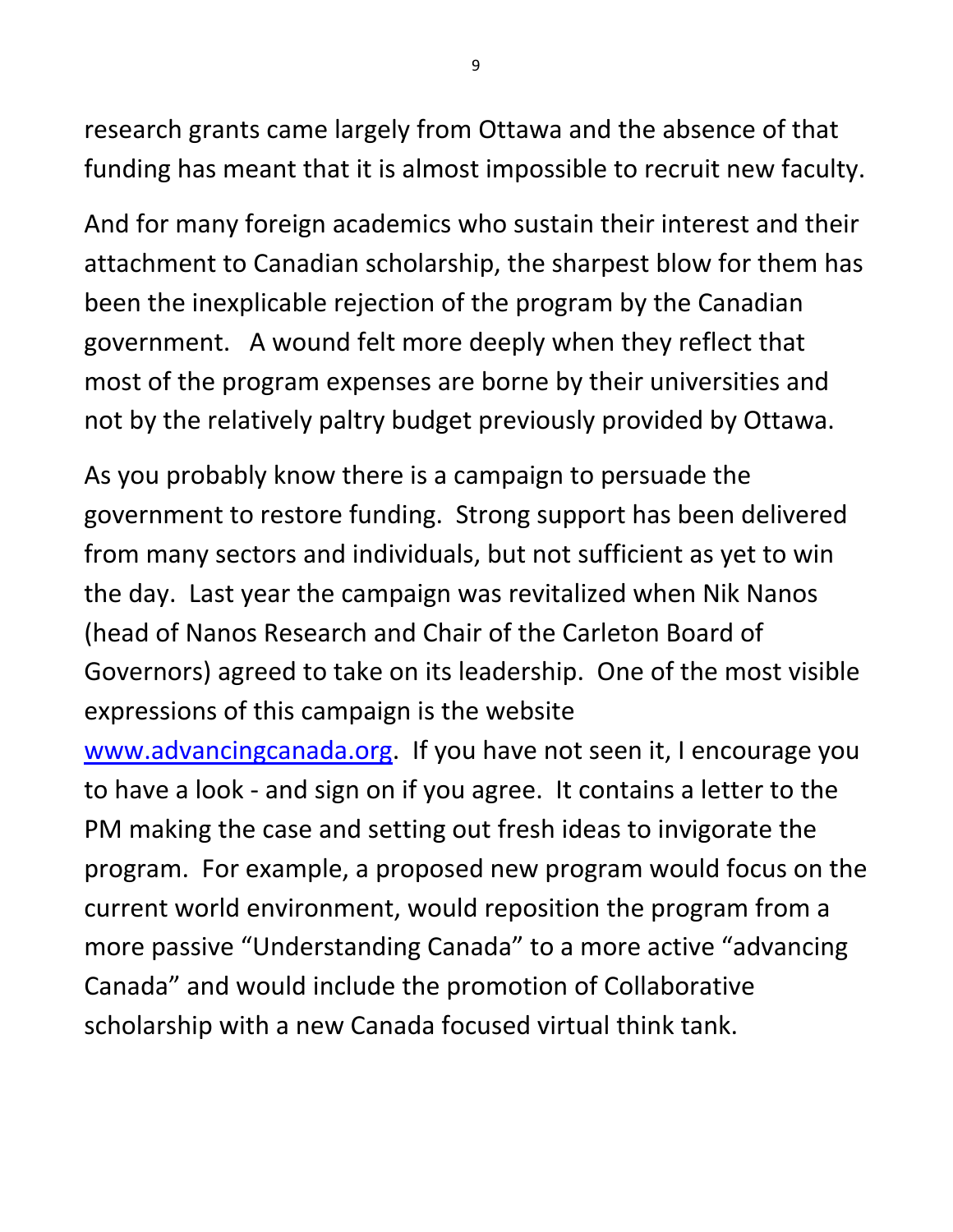On the last page are the names of the coalition leaders of "Advancing Canada". They include: Margaret Atwood, Daniel Beland, Senator Peter Boehm, Robert Bothwell, Senator Patricia Bovey, Laura Dawson, John English, Louise Frechette, Alain Gagnon, Lawrence Hill, Margaret MacMillan, Nik Nanos, Chris Sands and Jane Urquart<sup>v</sup>. An enterprising and absolutely key person in this ongoing campaign is your former president, Munroe Eagles.

The most recent significant development is the inclusion of Canadian Studies in the Report on Cultural Diplomacy released in June by the Senate Standing Committee on Foreign Affairs and International Trade - into which we were able to have some quiet input. The Report, unanimously supported by the Senators, noted that Canadian Studies contributed to "substantial intellectual activity about Canada" and influenced "the position of foreign countries about Canada", concluding with the recommendation that "Global Affairs Canada support the creation of a modernized Canadian Studies program that would contribute to knowledge about Canada in the world." This recommendation would not have been in the report had it not been for the gentle persuasion of Senators Boehm and Bovey with the full support of the Committee chair, Senator Andreychuk.

There is one other bright spot on what has been a bumpy road over the past few years. And that is ACSUS. This conference, its attendance and the span of its scholarship make clear that there is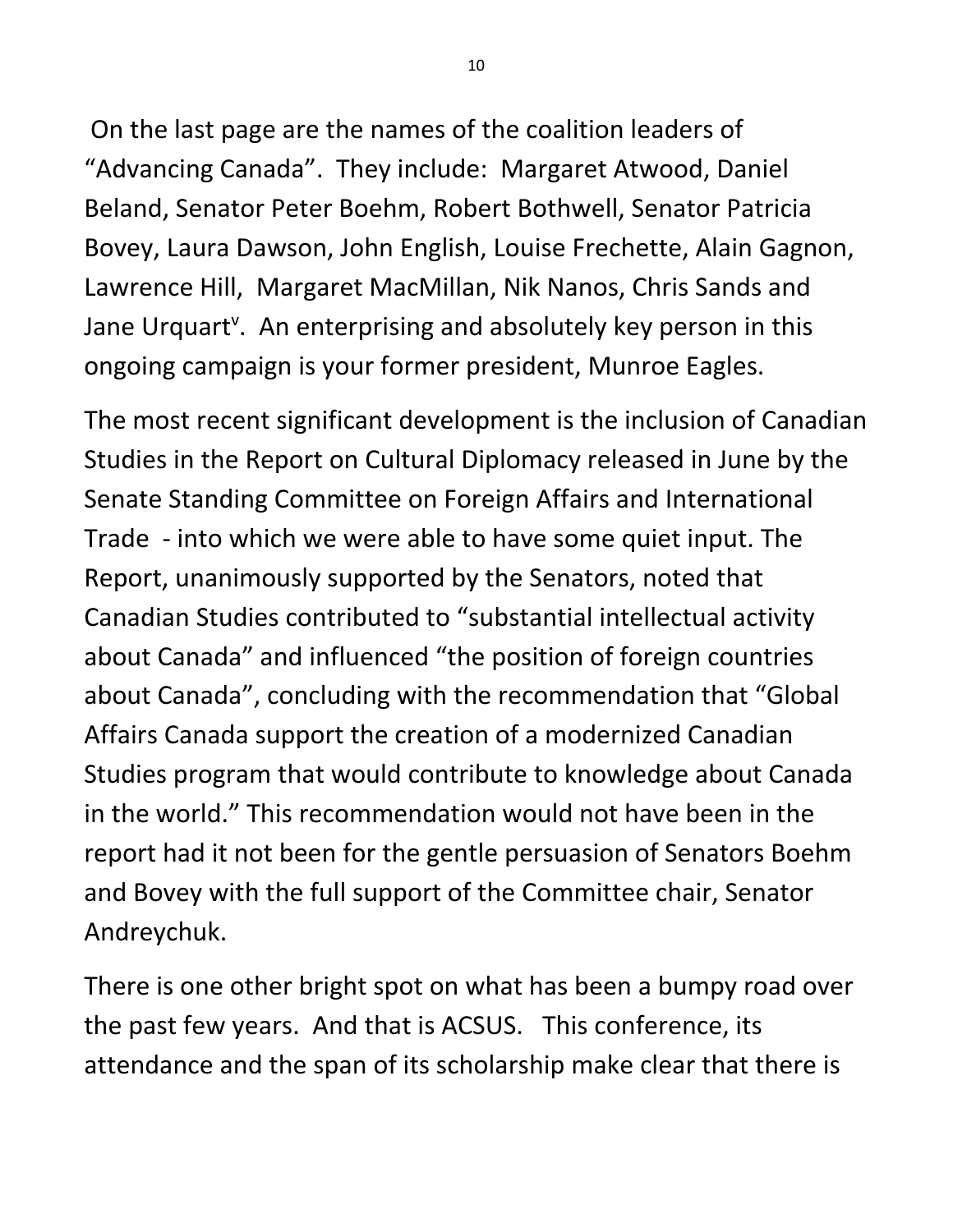no problem of failing vitality in ACSUS. That is very encouraging. Thank you for allowing me to be part of this celebration.

## Conference Post Script November 22

At the close of this paper I speak enthusiastically about the vitality of the three day ACSUS conference in Montreal. It was excellent in quality, organization, numbers, the warm welcome by the Government of Quebec and in location. However, it is essential to note that the glitter of success masks a major problem: a seriously weakened infrastructure that is the direct consequence of the loss of Canadian Government support. The absence of key research, travel grants and other financial assistance has made it increasingly difficult (often impossible) to recruit new staff and thereby control attrition. Meanwhile the Government of Quebec maintains support for its extensive network of Quebec Studies abroad.